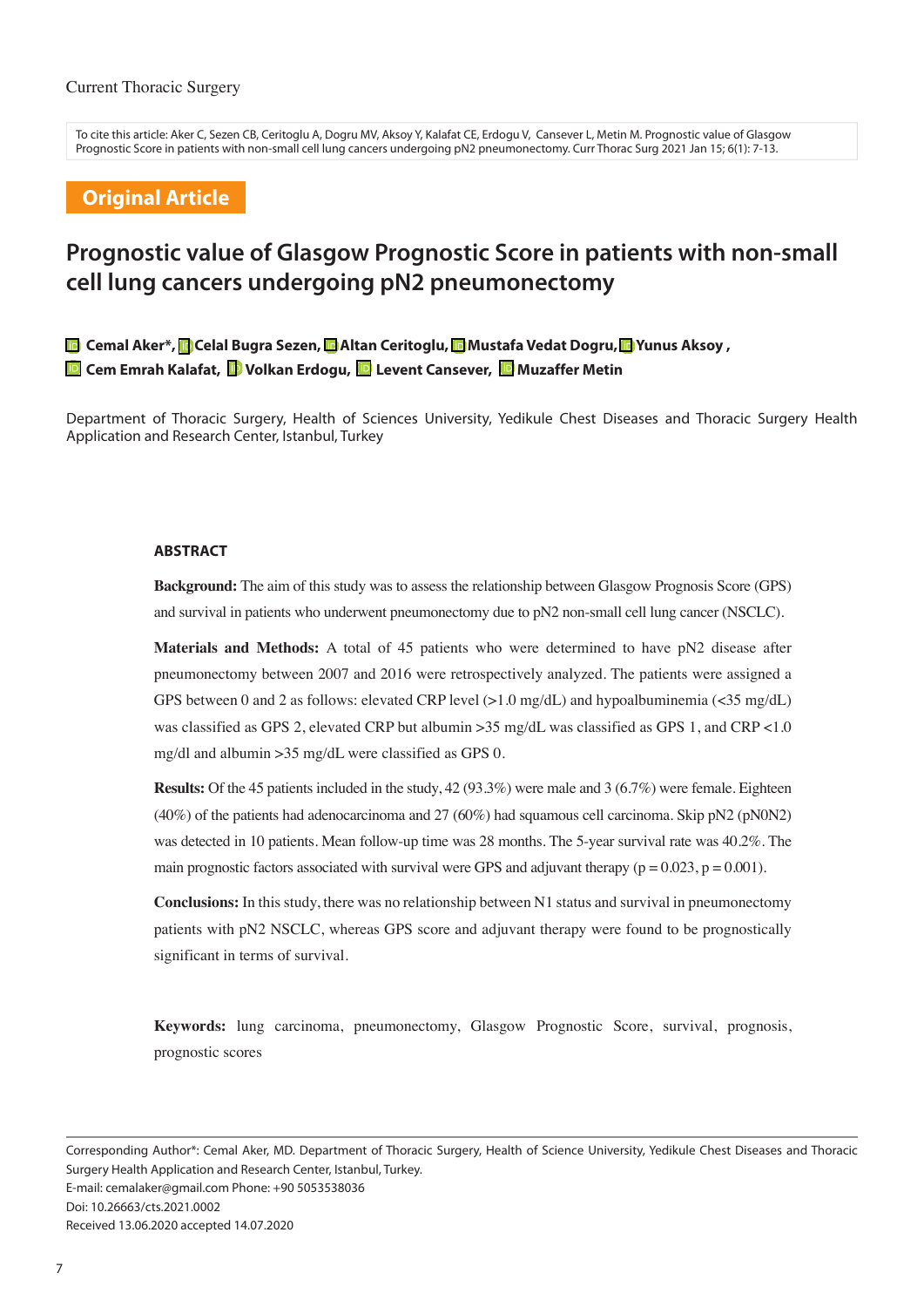# **Introduction**

Lung cancers are currently the leading cause of cancerrelated deaths. Early detection of non-small cell lung cancer (NSCLC) is crucial for the success of surgical treatment [1]. Pathologic N2 (pN2) status is a negative prognostic factor in NSCLC. In the literature, the 5-year survival rate for patients with N2 disease varies from 20 to 35%. The International Association for the Study of Lung Cancer (IASLC) argues that N2 disease must be evaluated together with N1 lymph nodes and that N1 disease also impacts survival [2]. Another important factor affecting cancer prognosis is inflammation [3]. Inflammation-based prognostic scoring systems are used to determine the prognosis of cancer patients. The Glasgow Prognostic Score (GPS) is a scoring system that enables the prediction of tumor behavior and patient prognosis based on albumin and C-reactive protein (CRP) levels [3]. There are few studies in the literature related to GPS and survival outcomes in NSCLC. Previous studies showed that GPS was the most important prognostic factor for survival in adenocarcinoma patients [4]. However, there are no published studies on the relationship between GPS and survival in N2 disease.

The aim of the present study was to investigate the factors affecting survival in pneumonectomy patients found to have N2 disease and to evaluate the relationship between GPS and survival in NSCLC.

## **Materials and Methods**

The study was approved by the institutional review board (No:20189/1525) and conducted in accordance with the principles of the Declaration of Helsinki. We retrospectively evaluated the records of patients who underwent pneumonectomy in our hospital between June 2007 and December 2016 due to NSCLC and were determined to have pN2 disease. A total of 3370 patients with NSCLC underwent surgery during the study period, 395 of whom had pneumonectomy. Patients who received neoadjuvant therapy and those who were lost to follow-up were excluded. As a result, a total of 45 pN2 (8.8%) patients who underwent pneumonectomy were included in the study. The study flow chart is shown in Figure 1.





Patients found to have single station pN2 were divided into two groups:

i. Patients with single station pN2 skip metastasis (pN0N2)

ii. Patients with single pN1 and single pN2 involvement (pN1N2)

#### *Preoperative Assessment*

All patients underwent thoracic computed tomography (CT), positron emission tomography (PET-CT), and cranial magnetic resonance imaging (MRI) during preoperative assessment. Respiratory function tests and electrocardiogram were performed to evaluate pulmonary and cardiac reserve. Carbon monoxide diffusion test and lung perfusion scintigraphy were also done for patients with forced expiratory volume in the first second (FEV1) less than or equal to 40% of the predicted value. Patients with a history of cardiac disease and those aged 60 years or older were evaluated with echocardiogram by a cardiologist. In addition, all patients were examined preoperatively by fiberoptic bronchoscopy. Invasive mediastinal staging was performed by EBUS or mediastinoscopy in all patients with findings of pathological mediastinal lymph node in radiological imaging. The IASLC 2009 lymph node map was used for mediastinal lymph node classification [5].

GPS was determined based on serum CRP and albumin levels before and after surgical treatment. Patients with both high CRP  $(>1.0 \text{ mg/dL})$  and low albumin (<35 mg/dL) were classified as GPS 2, patients with high CRP but albumin > 35 mg/dL were classified as GPS 1, and patients with CRP <1.0 mg/dl and albumin >35 mg/dL were classified as GPS 0.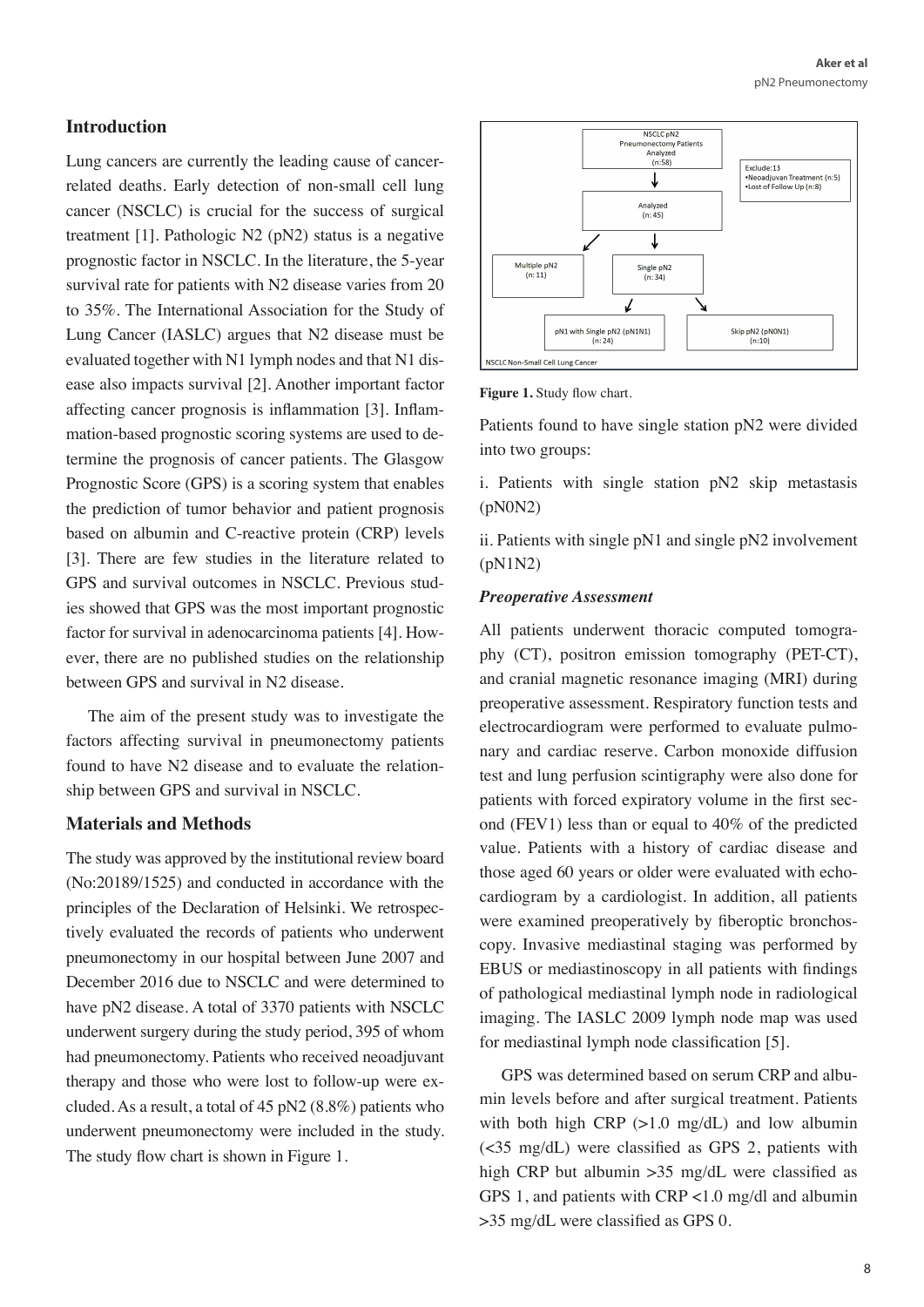#### *Postoperative Follow-up*

Early mortality was defined as deaths that occurred in hospital or within the first postoperative month. Followup information was obtained from all patients through office visits or telephone interviews either with the patient, a relative, or their primary physicians. The patients were followed up by oncologists with thoracic CT and physical examination every 3 months for the first 2 years, every 6 months between 2 and 5 years, and once a year thereafter.

## **Statistical Analysis**

The differences in proportions between groups were compared by using Chi-Square test. Difference between two groups for continuous variables was evaluated by Student's test. Mann-Whitney U test was used to test the difference between two groups in terms of ordinal or non-normally distributed continuous variables. Survival analysis was conducted using the Kaplan–Meier method and curves were compared using the log-rank test. The level of statistical significance was accepted as  $p < 0.05$  for all analyses.

## **Results**

Of the 45 patients included in the study, 42 (93.3%) were male,  $3(6.7\%)$  were female, and the mean age was  $59.4 \pm 1$ 7.14 years (47-84 years). The patients had a mean smoking history of  $35.9 \pm 17.8$  pack-years. Preoperative CRP and albumin levels were  $35.07 \pm 44.3$  mg/dL and  $3.92 \pm$ 0.52 g/dL, respectively. Thirteen patients (28.9%) underwent right-side resection and 32 patients (71.1%) underwent left-side resection. The mean tumor diameter was  $5.55 \pm 3.21$  cm and the mean bronchial resection margin was  $2.55 \pm 1.98$  cm. Eighteen patients (40%) had adenocarcinoma and 27 (60%) had squamous cell carcinoma. Twenty-seven patients (60%) had stage 3A disease and 18 (40%) were stage 3B. The mean number of resected lymph nodes was  $19.4 \pm 8.26$  (8-47). Skip pN2 (pN0N2) was detected in 10 patients. Tumor diameter was significantly larger in patients with GPS 1-2 compared to those with GPS 0 ( $p = 0.009$ ). There were no statistical differences in GPS according to demographic and histopathological characteristics of the patients (Table 1).

| Table 1. Comparison of demographic and clinical characteristics of the patients.               |                 |                |                  |                 |                 |         |  |  |  |  |
|------------------------------------------------------------------------------------------------|-----------------|----------------|------------------|-----------------|-----------------|---------|--|--|--|--|
|                                                                                                |                 |                | GPS <sub>0</sub> |                 | <b>GPS 1-2</b>  |         |  |  |  |  |
| Variables                                                                                      |                 | (n)            | $(\%)$           | (n)             | $(\%)$          | p-value |  |  |  |  |
| Gender                                                                                         | Male            | 17             | 94.4             | 25              | 92.6            |         |  |  |  |  |
|                                                                                                | Female          | 1              | 5.6              | $\overline{2}$  | 7.4             | 0.807   |  |  |  |  |
| Age (years)                                                                                    |                 |                | $57.9 \pm 6.18$  | $60.5 \pm 7.6$  |                 | 0.390   |  |  |  |  |
| Age (years)                                                                                    | <65             | 15             | 83.3             | 18              | 66.7            | 0.215   |  |  |  |  |
|                                                                                                | $>65$           | 3              | 16.7             | 9               | 33.3            |         |  |  |  |  |
| Smoking (pack-years)                                                                           |                 |                | $32.6 \pm 19.3$  |                 | $38.2 \pm 16.7$ |         |  |  |  |  |
| FEV1 $(\% )$                                                                                   |                 |                | $75.5 \pm 16.2$  |                 | $76.8 \pm 15.6$ |         |  |  |  |  |
| FEV1(L)                                                                                        |                 |                | $2.24 \pm 0.52$  | $2.26 \pm 0.55$ |                 | 0.826   |  |  |  |  |
| <b>Side of Resection</b>                                                                       | Right           | 14             | 77.8             | 18              | 66.7            | 0.420   |  |  |  |  |
|                                                                                                | Left            | $\overline{4}$ | 22.2             | 9               | 33.3            |         |  |  |  |  |
| Resection                                                                                      | <b>Standard</b> | 15             | 83.3             | 22              | 81.5            | 0.874   |  |  |  |  |
|                                                                                                | Extended        | 3              | 16.7             | $\overline{5}$  | 18.5            |         |  |  |  |  |
| Tumor diameter (cm)                                                                            |                 |                | $4.05 \pm 1.25$  | $6.55 \pm 3.71$ | 0.009           |         |  |  |  |  |
| <b>Stage</b>                                                                                   | 3A              | 15             | 83.3             | 12              | 44.4            |         |  |  |  |  |
|                                                                                                | 3B              | 3              | 16.7             | 15              | 55.6            | 0.009   |  |  |  |  |
| Histopathology                                                                                 | <b>AdenoCa</b>  | 9              | 50               | 9               | 33.3            | 0.264   |  |  |  |  |
|                                                                                                | SqCC            | 9              | 50               | 18              | 66.7            |         |  |  |  |  |
| pN2                                                                                            | Single          | 14             | 77.8             | 20              | 74.1            | 0.777   |  |  |  |  |
|                                                                                                | Multiple        | $\overline{4}$ | 22.2             | 7               | 25.9            |         |  |  |  |  |
| Adjuvant treatment                                                                             | N <sub>o</sub>  | $\mathbf{1}$   | 5.6              | 7               | 28              | 0.111   |  |  |  |  |
|                                                                                                | <b>Yes</b>      | 17             | 94.4             | 18              | 72              |         |  |  |  |  |
| Abbrev.: AdenoCA; Adenocarcinoma, SqCC; Squamous Cell Carcinoma, GPS; Glasgow Prognostic Score |                 |                |                  |                 |                 |         |  |  |  |  |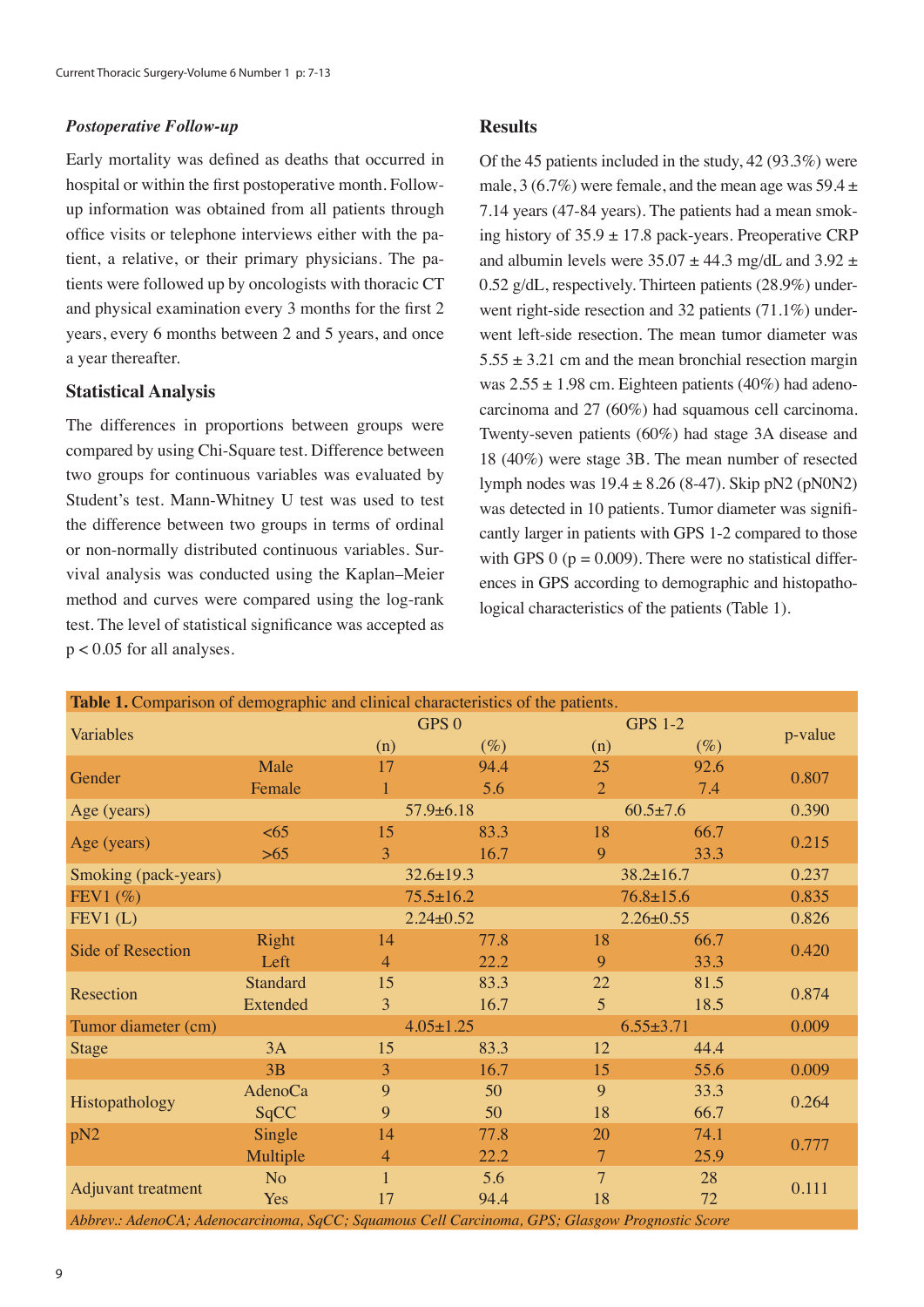| Table 2. Factors associated with survival in pN2 NSCLC patients after pneumonectomy. |                                                   |                  |              |                                                             |                |       |  |  |  |  |  |
|--------------------------------------------------------------------------------------|---------------------------------------------------|------------------|--------------|-------------------------------------------------------------|----------------|-------|--|--|--|--|--|
| Variables                                                                            |                                                   | $(\%)$           | $(\%)$       | 2-Year Survival 5-Year Survival Median Survival<br>(Months) | 95% CI p value |       |  |  |  |  |  |
| Gender                                                                               | Male                                              | 57.1             | 39           | 42                                                          | $28 - 57$      | 0.641 |  |  |  |  |  |
|                                                                                      | Female                                            | 66.7             | ---          | 31                                                          | $7 - 54$       |       |  |  |  |  |  |
| Histopathology                                                                       | <b>AdenoCa</b>                                    | 55.6             | 34.7         | 28                                                          | $9-46$         | 0.805 |  |  |  |  |  |
|                                                                                      | SqCC                                              | 59.3             | 43.3         | 32                                                          | $10-53$        |       |  |  |  |  |  |
| N status                                                                             | pN0N2                                             | 60               | 36           | 31                                                          | $16-45$        | 0.673 |  |  |  |  |  |
|                                                                                      | pN <sub>2</sub>                                   | 57.1             | 41           | 32                                                          | $2 - 61$       |       |  |  |  |  |  |
| Single station pN2                                                                   | pN0N2                                             | 60               | 36           | 31                                                          | 16-45          | 0.651 |  |  |  |  |  |
|                                                                                      | pN1N2                                             | 54.2             | 44.3         | 28                                                          | $0 - 64$       |       |  |  |  |  |  |
| <b>Stage</b>                                                                         | 3A                                                | 55.6             | 38.5         | 28                                                          | $9 - 46$       |       |  |  |  |  |  |
|                                                                                      | 3B                                                | 61.1             | 41.9         | 33                                                          | $15 - 50$      | 0.783 |  |  |  |  |  |
| <b>GPS</b>                                                                           | $\theta$                                          | 76.5             | 62.6         | 62                                                          | 30-93          | 0.023 |  |  |  |  |  |
|                                                                                      |                                                   | 46.4             | 27.1         | 11                                                          | $0-26$         |       |  |  |  |  |  |
| Single station pN2                                                                   | Aorticopulmonary<br>$(5-6)$                       | 45.5             | 34.1         | 22                                                          | $2 - 41$       |       |  |  |  |  |  |
|                                                                                      | <b>Inferior mediastinal</b><br>$(7-8-9)$          | 65               | 47.7         | 42                                                          | $9 - 74$       | 0.736 |  |  |  |  |  |
|                                                                                      | Superior mediastinal<br>$(2-3-4)$                 | 33.3             |              | 17                                                          | $0 - 42$       |       |  |  |  |  |  |
| Adjuvant treatment                                                                   | N <sub>o</sub>                                    | $\boldsymbol{0}$ | $\mathbf{0}$ | $\overline{2}$                                              | $2 - 5$        | 0.001 |  |  |  |  |  |
|                                                                                      | Yes                                               | 74.3             | 51.7         | 62                                                          | 27-96          |       |  |  |  |  |  |
| $\mathbf{1}$<br>$CDC$ $C1$                                                           | $\mathbf{r}$<br>$\cdots$ $\alpha$<br>$\mathbf{A}$ | $C_A$ $A$ $T$    | $C0$ $C1$    | $\alpha$ $\alpha$ $\beta$                                   |                |       |  |  |  |  |  |

*Abbrev.: GPS; Glasgow Prognostic Score, AdenoCA; Adenocarcinoma, SqCC; Squamous Cell Carcinoma*

Two patients died within the first postoperative month. No statistically significant association was detected between GPS and early mortality ( $p = 0.509$ ). Eight patients (17.8%) did not receive adjuvant therapy postoperatively due to unstable general condition or refusal of medical treatment.

Mean follow-up time was  $28 \pm 24.76$  months. The 5-year survival rate was 40.2% (median 32 months). The main prognostic factors associated with survival were found to be GPS and adjuvant therapy ( $p = 0.023$ ,  $p = 0.001$ ). Prognostic factors associated with survival are shown in Table 2 (Figure 2).



**Figure 2. (A)** Kaplan–Meier survival curves for overall survival, **(B)** according to GPS value, **(C)** Cancer stage, **(D)** pN2 status.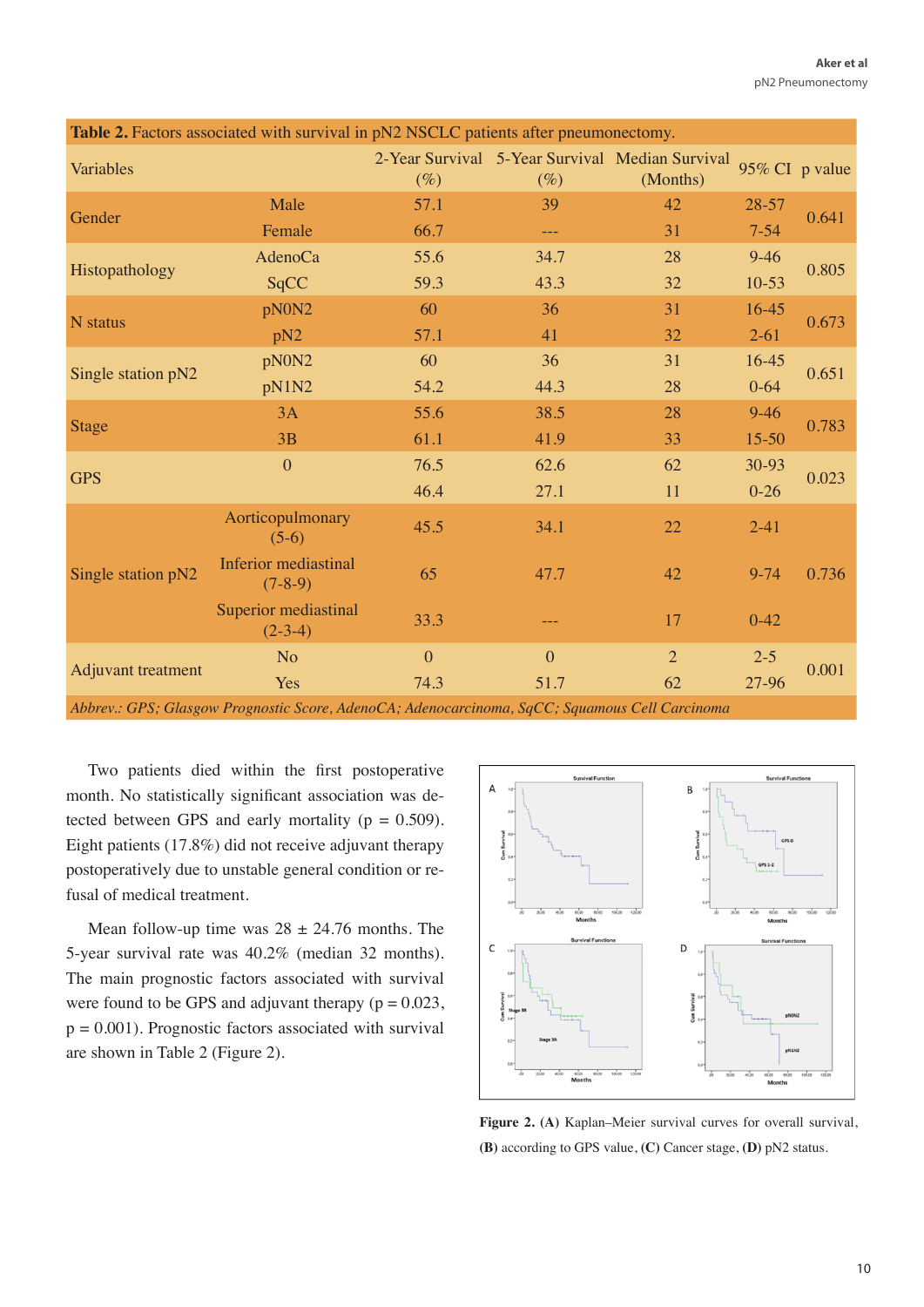## **Discussion**

Inflammation in the tumor microenvironment is thought to significantly impact tumor proliferation, angiogenesis, invasion, metastasis, and survival in NSCLC. Systemic inflammatory markers are used to predict prognosis [6]. CRP is a nonspecific inflammatory acute phase protein, and elevated serum CRP levels are observed to adversely affect prognosis [7]. Chronic inflammation may lead to DNA damage, increased cell proliferation, and the development of cancer [8]. CRP is secreted by hepatocytes and is a marker of local inflammation [9]. Albumin is an indicator of nutritional status in cancer patients, and malnutrition has been associated with low survival [10]. In recent years, the GPS has been used to predict cancer behavior and prognosis in patients with colorectal carcinoma in particular. While there are publications before 2015 on the correlation between GPS and pancreatic cancer, hepatocellular carcinoma, trauma, and intensive care unit admission, the number of publications on GPS in NSCLC are limited [4,11,12].

In our study, we found that low GPS was among the factors associated with longer survival in pN2 patients who underwent pneumonectomy. The 5-year survival rate was 62.6% for GPS 0 patients versus 27.1% for patients with GPS  $1-2$  ( $p = 0.023$ ). In their study on 272 patients with colorectal carcinoma, Nozoe et al. found that survival was significantly worse in GPS 1 patients compared to GPS 0 patients ( $p = 0.009$ ) and in GPS 2 patients compared to GPS 1 patients ( $p < 0.0001$ ). Similarly, survival was significantly worse in modified Glasgow Prognostic Score (mGPS) 1 patients compared to mGPS 0 patients ( $p = 0.009$ ) and in mGPS 2 patients compared to mGPS 1 patients ( $p = 0.006$ ) [13]. In a meta-analysis by Jin et al. [12] evaluating 5369 NSCLC patients treated with surgery and/or chemotherapy, it was found that elevated CRP levels were associated with shorter survival time (HR = 2.058; 95% CI: 1.51–2.80;  $p < 0.05$ ). In the same study, survival rate was lower with GPS  $\geq 1$  compared to GPS 0 (p < 0.001). Minami et al. [14] reported that mGPS was not associated with survival in stage 3B and 4 squamous cell carcinoma patients who received first-line cytotoxic chemotherapy after curative surgery or radiotherapy ( $p = 0.61$ ).

National Comprehensive Cancer Network (NCCN)

guidelines recommend adjuvant chemotherapy for patients determined to have N1 and N2 disease following NSCLC surgery [15]. In their study of patients who received adjuvant therapy after curative resection, Park et al. [16] reported longer disease-free survival after fulldose chemotherapy. In the literature, it can be seen that survival rates are significantly lower among patients who do not receive adjuvant therapy. Speggiari et al. [17] found that the 5-year survival rate in potential N2 patients who received chemotherapy after surgery was 18%, while the survival rate in patients who received chemotherapy alone or chemoradiotherapy alone was  $8\%$  (p = 0.02). In our study, postoperative adjuvant therapy was associated with higher survival rate after pneumonectomy in pN2 patients when compared with patients who did not receive adjuvant therapy ( $p < 0.001$ ).

Skip N2 is observed in 17.2-42.3% of pN2 NSCLC patients [18]. There is still no clear consensus on whether skip N2 has a better prognosis than non-skip N2 [19,20]. This is primarily due to the heterogeneity of pN2 disease. In our study, patients with pN0N2 disease had better 5-year survival than patients with pN1N2. Although these results are similar to those in the literature, there have been some publications indicating otherwise [21]. Legras et al. [22] reported a 5-year survival rate of 25% in patients with N2 disease. Survival was worse in pure N2 patients who were also pN1 (5-year overall survival rate  $21\%$  vs.  $34\%$ , HR = 2.09, p < 0.001). Similarly, Yazgan et al. [23] also reported much better survival in pure N2 disease compared to pN1N2.

The main limitations of this study are the small patient group and its retrospective design. Furthermore, although it was a single-center study, the surgeries were performed by different surgeons.

In conclusion, based on the findings of this study, N1 status did not affect survival in N2 patients who underwent pneumonectomy due to NSCLC, whereas GPS and adjuvant therapy were significant prognostic factors. Therefore, we believe that assessment with GPS may be beneficial for patients planned to undergo resection in order to determine postoperative prognosis.

#### **Declaration of conflicting interests**

The authors declared no conflicts of interest with respect to the authorship and/or publication of this article.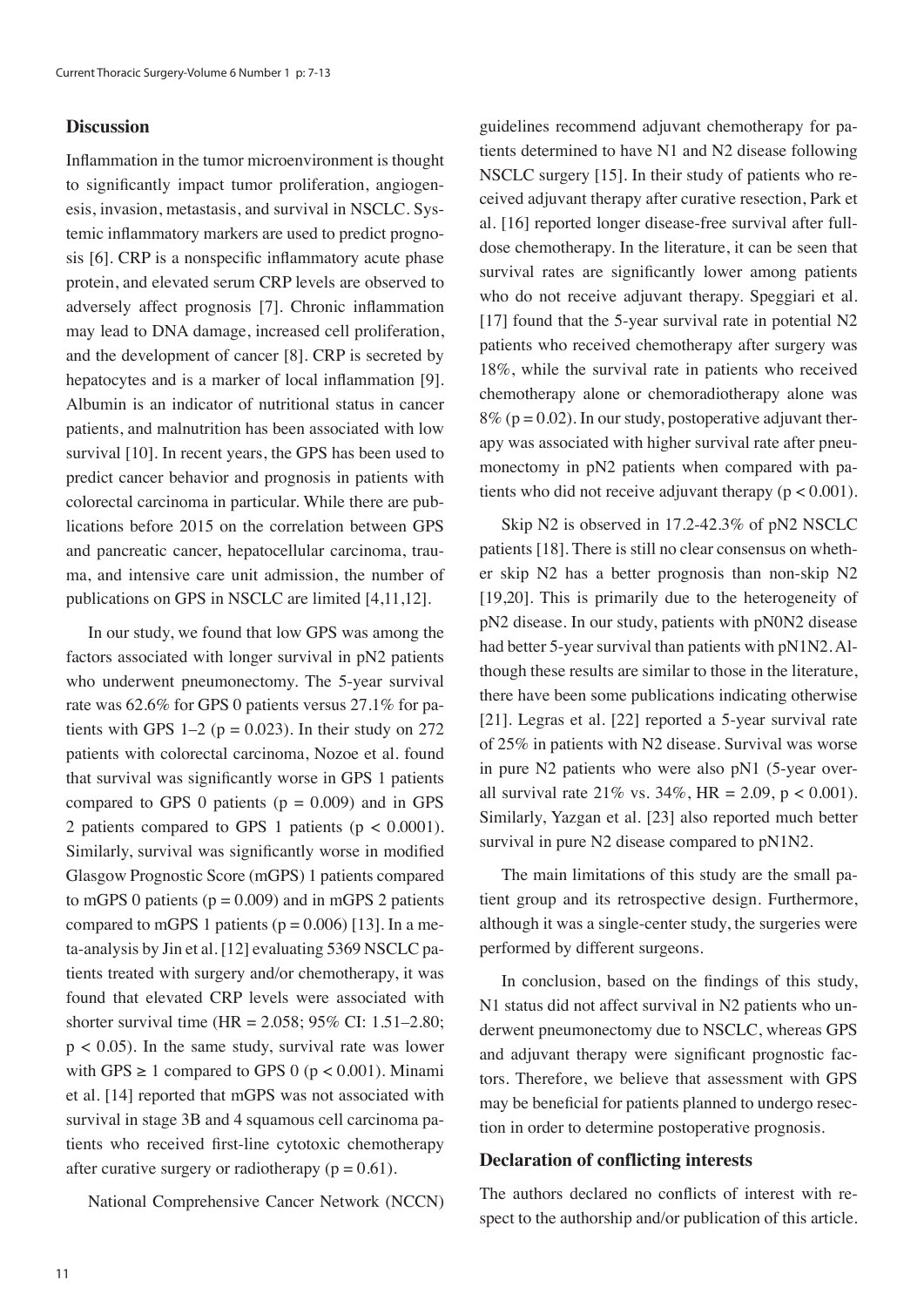# **Funding**

The authors received no financial support for the research and/or authorship of this article.

# **Ethics approval**

The study was approved by the Ethics Committee of Health of Science University (No: 20189/1525).

# **Authors' contributions**

CA; Performed the analysis, co-wrote the paper, contributed data/analysis tools, CBS; performed the analysis, co-wrote the paper, AC, MVD; co-wrote the paper, YA, CEK,VE; Collected the data, LC, MM; Contributed data, co-wrote the paper.

# **References**

- 1. Metin M, Citak N, Sayar A, Pekcolaklar A, Melek H, Kök A et al. The role of extended cervical mediastinoscopy in staging of non-small cell lung cancer of the left lung and a comparison with integrated positron emission tomography and computed tomography: does integrated positron emission tomography and computed tomogr. J Thorac Oncol 2011; 6: 1713-9.
- 2. Rami-Porta R, Goldstraw P. 25 The Eighth Edition of the Tumor, Node, and Metastasis Classification of Lung Cancer. Second Edi. Elsevier Inc.; 2018. doi:10.1016/B978-0-323-52357-8.00025-1.
- 3. Al Murri AM, Bartlett JMS, Canney PA, Doughty JC, Wilson C, McMillan DC. Evaluation of an inflammation-based prognostic score (GPS) in patients with metastatic breast cancer. Br J Cancer 2006; 94: 227.
- 4. Machida Y, Sagawa M, Tanaka M, Motono N, Matsui T, Usuda K et al. Postoperative survival according to the glasgow prognostic score in patients with resected lung adenocarcinoma. Asian Pacific J Cancer Prev 2016; 17: 4677-80.
- 5. Rusch VW, Asamura H, Watanabe H, Giroux DJ, Rami-Porta R, Goldstraw P. The IASLC lung cancer staging project: a proposal for a new international lymph node map in the forthcoming seventh edition of the TNM classification for lung cancer. J Thorac Oncol 2009; 4: 568-77.
- 6. Peebles KA, Lee JM, Mao JT, Hazra S, Reckamp KL, Krysan K et al. Inflammation and lung carcinogenesis: applying findings in prevention and treatment. Expert Rev Anticancer Ther 2007; 7: 1405-21.
- 7. Jing X, Huang C, Zhou H, Li C, Fan L, Chen J et al. Association between serum C-reactive protein value and prognosis of patients with non-small cell lung cancer: a meta-analysis. Int J Clin Exp Med 2015; 8: 10633.
- 8. Sayar I, Isik A, Akbas EM, Eken H, Demirtas L. Bone marrow metaplasia in multinodular goiter with primary hyperparathyroidism. Am J Med Sci 2014; 348: 530-1.
- 9. Morris-Stiff G, Gomez D, Prasad KR. C-reactive protein in liver cancer surgery. Eur J Surg Oncol 2008; 34: 727-9.
- 10. Alifano M, Mansuet-Lupo A, Lococo F, Roche N, Bobbio A, Canny E et al. Systemic inflammation, nutritional status and tumor immune microenvironment determine outcome of resected non-small cell lung cancer. PLoS One 2014; 9: e106914.
- 11. Forrest LM, McMillan DC, McArdle CS, Angerson WJ, Dunlop DJ. Evaluation of cumulative prognostic scores based on the systemic inflammatory response in patients with inoperable non-small-cell lung cancer. Br J Cancer 2003; 89: 1028.
- 12. Jin J, Hu K, Zhou Y, Li W. Prognostic value of the Glasgow prognostic score in lung cancer: evidence from 10 studies. Int J Biol Markers 2018; 33: 201-7.
- 13. Nozoe T, Matono R, Ijichi H, Ohga T, Ezaki T. Glasgow Prognostic Score (GPS) can be a useful indicator to determine prognosis of patients with colorectal carcinoma. Int Surg 2014; 99: 512-7.
- 14. Minami S, Ihara S, Komuta K. Pretreatment lymphocyte to monocyte ratio as a prognostic marker for advanced pulmonary squamous cell carcinoma treated with chemotherapy. J Clin Med Res 2018; 10: 657.
- 15. National Comprehensive Cancer Network. Non-small cell lung cancer (version 6.2018). 2018. Available from: https://www. nccn.org/professionals/physician\_gls/pdf/nscl.pdf
- 16. Park H, Oh D, Ahn YC, Pyo H, Noh JM, Sun J et al. Role of Adjuvant Thoracic Radiation Therapy and Full Dose Chemotherapy in pN2 Non-small Cell Lung Cancer : Elucidation Based on Single Institute Experience 2017; 49: 880-9.
- 17. Spaggiari L, Casiraghi M, Guarize J, Brambilla D, Petrella F, Maisonneuve P et al. Outcome of Patients With pN2 "Potentially Resectable" Nonsmall Cell Lung Cancer Who Underwent Surgery After Induction Chemotherapy. Semin. Thorac. Cardiovasc. Surg., vol. 28, Elsevier; 2016, p. 593-602.